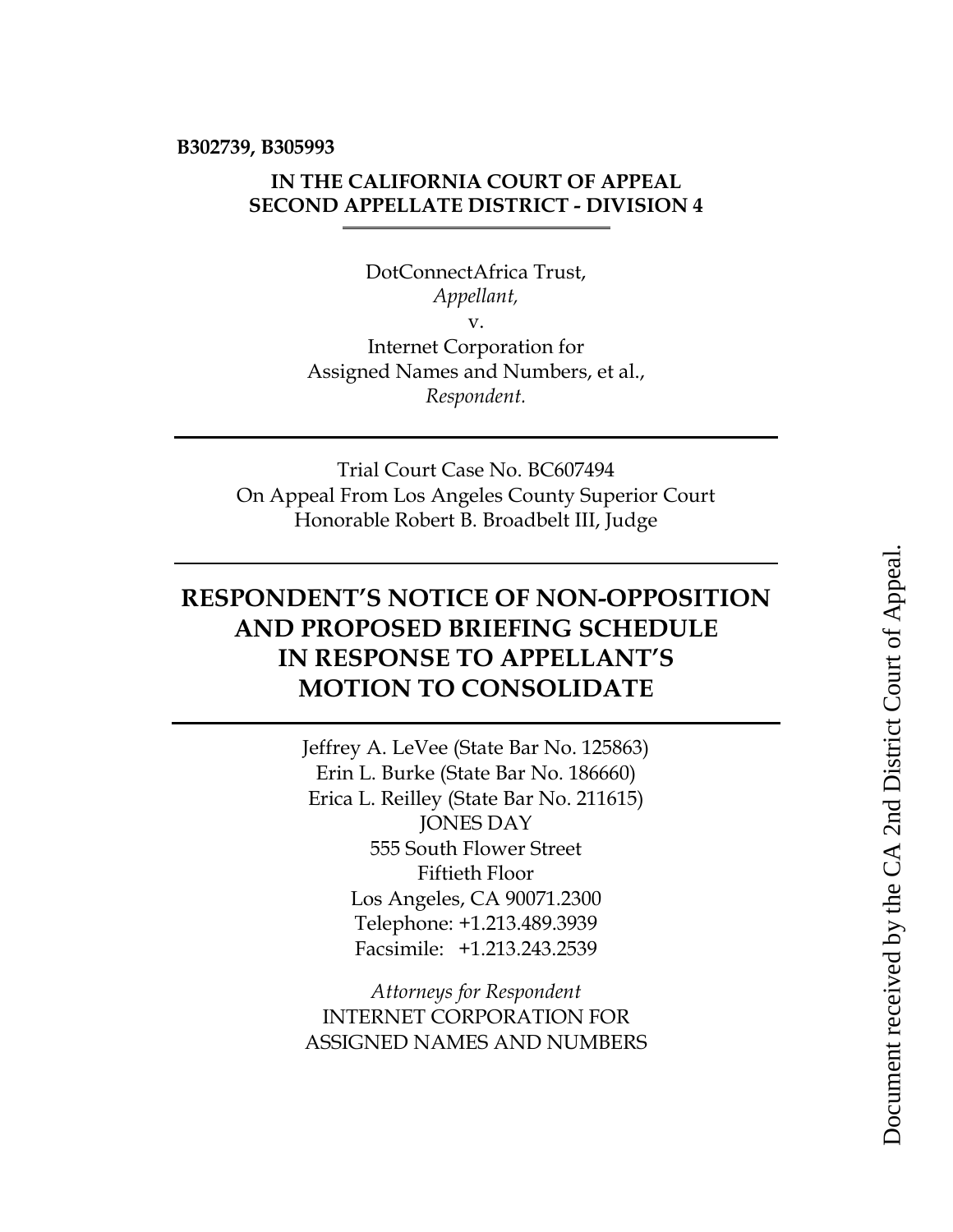On June 30, 2020, Plaintiff-Appellant DotConnectAfrica Trust ("DCA") filed a Motion to Consolidate its two appeals (Nos. B302739 and B305993), arising from the same underlying action in Los Angeles Superior Court. The first appeal, No. B302739, is from the underlying final judgment that dismissed DCA's lawsuit against Defendant-Respondent Internet Corporation of Names and Numbers ("ICANN") following a bench trial on ICANN's affirmative defense of judicial estoppel (the "Merits Appeal"). The second appeal, No. B305993, is from the underlying order that granted in part and denied in part costs to ICANN and Intervenor ZA Central Registry, NPC (the "Costs Appeal").

Had DCA conferred with ICANN before filing its Motion, as is customary in this context, this matter could have been streamlined for this Court's consideration. Indeed, ICANN does not oppose consolidation of DCA's two appeals as it would be most efficient for all the issues to be briefed in a single set of consolidated briefs and heard together before the same panel.

To facilitate that objective, ICANN submits that the two appeals should be briefed on the same schedule. DCA's opening brief in the Merits Appeal is currently due on July 28, 2020. The record and clerk's transcript for the Costs Appeal is currently being prepared and is due to be completed by September 8, 2020. ICANN proposes that: (1) DCA's combined opening brief in both appeals be due 40 days after filing of the record in the Costs Appeal; (2) ICANN's response in both appeals will be one combined brief

2